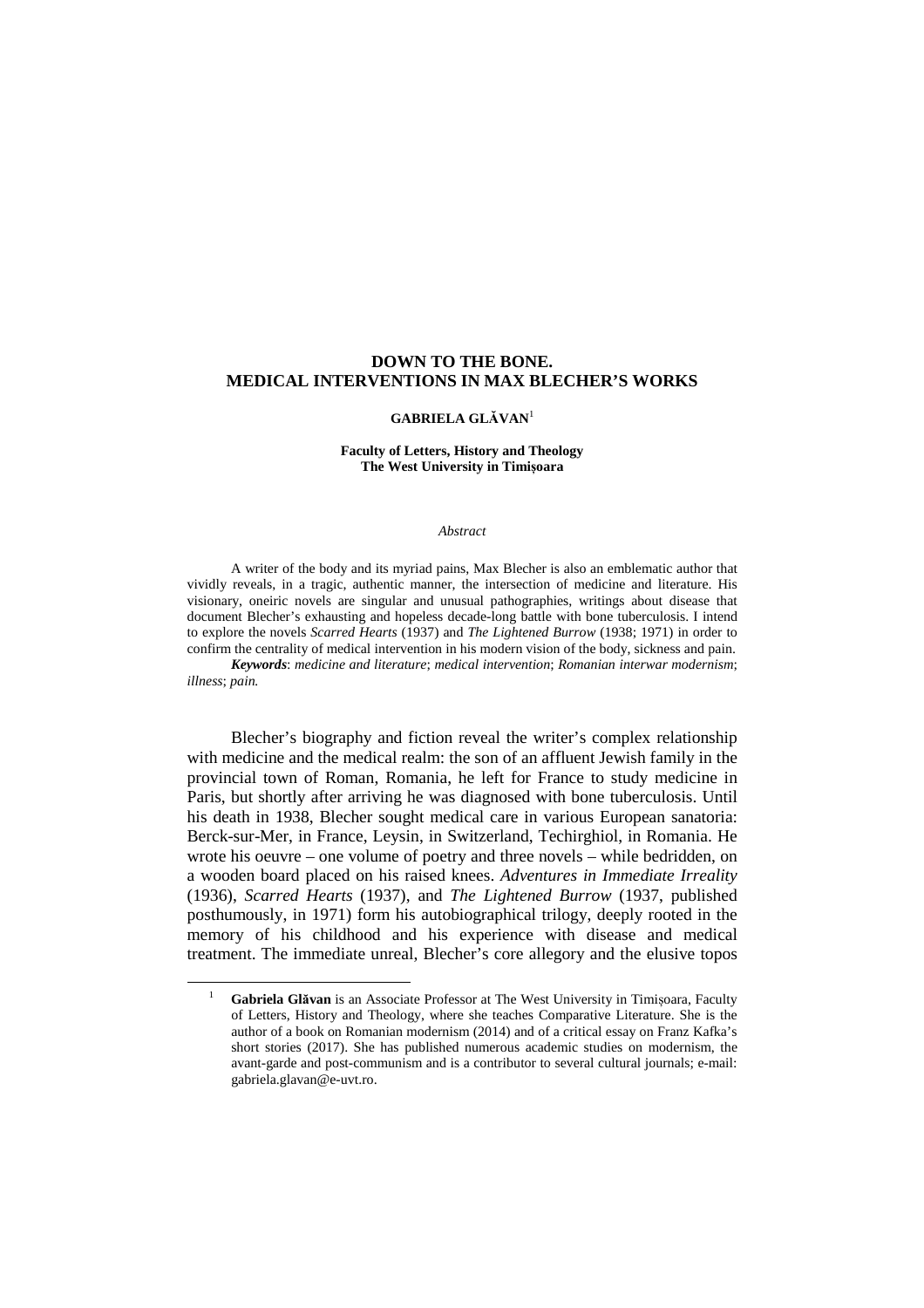of his novels, lies behind the deceitful surfaces of cold hard matter articulating the world of objects, old houses, provincial fairs, peripheral spaces, and, ultimately, the body and its torment. Medical intervention is a double agent in Blecher's writing: primarily, it aims to restore health (or achieve a better state) while at the same time confirming the futility of action and the aggressiveness of pain. Max Blecher's novels *Scarred Hearts* and *The Lightened Burrow*, fictional renditions of his experience as a patient in various sanatoria, abound in exhaustive descriptions of medical acts performed on a frail, disintegrating body. Although I will mainly focus on Blecher's novels, it is essential to mention that his private correspondence with his friends Geo and Elly Bogza, Sașa Pană or Pierre Minet is equally relevant to an exploration of the medical dimension of this writer's work.

I intend to argue that medical interventions shape and give consistence to Blecher's mapping of alienation as hallmark of modern sensibility. The "terrible question of who I actually am" (Blecher [1936] 2015: 4), opening the *Adventures in Immediate Irreality*, still echoes in the illness narratives of his later novels, as it no longer targets the ineffable inner world of an adolescent alter-ego, but the diseased outer shell, the tuberculosis-ridden body. I also want to integrate Blecher's work into an extensive cultural tradition that bridges the gap between literature and medicine. As Stephanie M. Hilger argues in a recent critical exploration aimed at "bridging the divide between literature and medicine", the latter "is not a hard science per se; rather, it is an interpretive approach that combines scientific and humanities-based modes of knowledge" (Hilger 2017: 2). Although epistemologically divergent, these domains share a solid common ground, based on their interest in the centrality of the body as the object of a vast and diverse exploration. Medicine's scientific perspective often permeates the literary and new areas of study emerged in this privileged intersection, such as medical humanities, disability studies, narrative medicine, to name just the most prominent ones. Stephanie M. Hilger (2017: 1) mentions a cardinal moment in the articulation of this dialogue between disciplines, Friedrich Schiller's inaugural lecture at the University of Jena, where, on May 26, 1789, he was appointed professor of history. Schiller's approach to the separation of professional realms followed a clear dichotomy, that between *Brothgelehrte* (bread scholar) and *philosophische Kopf* (philosophical head), in which he saw the divide between the carefully guarded domain of the scholar who wants to maintain exclusive control over his area of expertise, and quite directly, over his source of income, and the Enlightenment ideal of the universal scholar, whose goal was to integrate any particular type of knowledge into a general frame. A physician as well, Schiller, the writer and historian aimed to stimulate a dialogue between the arts, focusing primarily on the mind and the sciences, mostly interested in observable experience and the body itself. A solid tradition certified the apparently insurmountable gap between science and the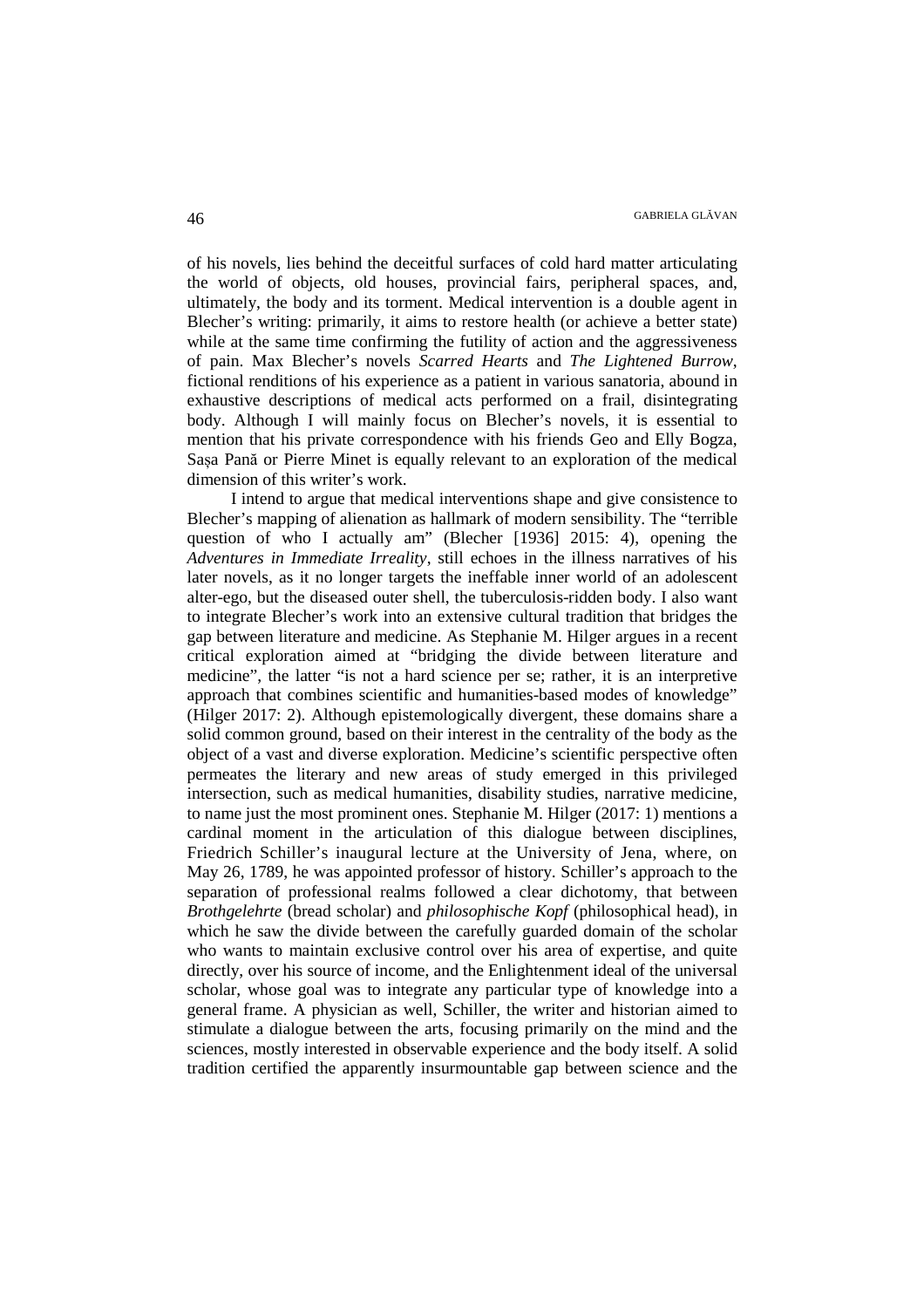humanities, as in Schiller's example of physicians being part of the professional group that is segregated from the general framework of knowledge concerning the human condition (Hilger 2017: 3). Various fields in the humanities tried to connect their perspective and methodology to those of scientific approach, and comparative literature is one of the humanistic realms that made consistent efforts to establish a valid dialogue with medicine. In the cardinal inaugural number of the *Literature and Medicine* journal, Edmund D. Pellegrino, a professor of bioethics and medicine, argued that these apparently irreconcilable domains "are ways of looking at man and both are, at heart, moral enterprises. Both must start by seeing life bare, without averting their gaze. Yet, neither can rest in mere looking. To be authentic they must look feelingly – with compassion" (Pellegrino 1982: 19). They also share "the need simultaneously to stand back from, and yet to share in, the struggle of human life. They must see clearly but they must also be involved in the outcome of the struggle" (Pellegrino 1982: 19). Indeed, one of the main achievements of this dialogue is that it favours "subtle encounters of persons and matters medical with persons and matters literary" (Pellegrino 1982: 23).

In the case of the medical dimension of Blecher's work, these encounters favour the emergence of a unique literary perspective, one that fictionalizes biography and recreates, in exhaustive detail, the torment of the medically treated body, the pain of the primitive and violent procedures meant to heal, and the dramatic consequences on the consciousness and identity of his autobiographical characters. Blecher's illness, a particularly destabilizing one, is, in many ways, the unseen central character of his novels, particularly of *Scarred Hearts* and *The Lightened Burrow*. The writer's focus on describing the action and effects of medical intervention goes beyond his interest in adding a concrete, direct, and undeniable value of authenticity to his confessive tone. Blecher, the young writer hopelessly suffering from Pott's disease, explores in detail the brutal force various treatments have on his alter ego characters, in order to reveal and document the paradoxical impact medical intervention has on the patient: instead of healing, it causes new wounds, instead of providing hope, it maximizes uncertainty and discomfort. And, most importantly, instead of alleviating pain, it exacerbates and turns it into the main focus of the character's life. Blecher's bone tuberculosis, although a real biographical incident, could be read as a reinterpretation of a romantic trope, that of the spiritualizing disease. An extensive critical body (Bryder 1988; Byrne 2011; Tankard 2018) explores the significant impact tuberculosis had on the Romantic imagination, focusing on the various manner in which literature captured the social, artistic, and economic dimension of a widely spread disease that, until the middle of the XXth century, was incurable. As Susan Sontag argues in her seminal essay *Illness as Metaphor*, tuberculosis exerted a particular type of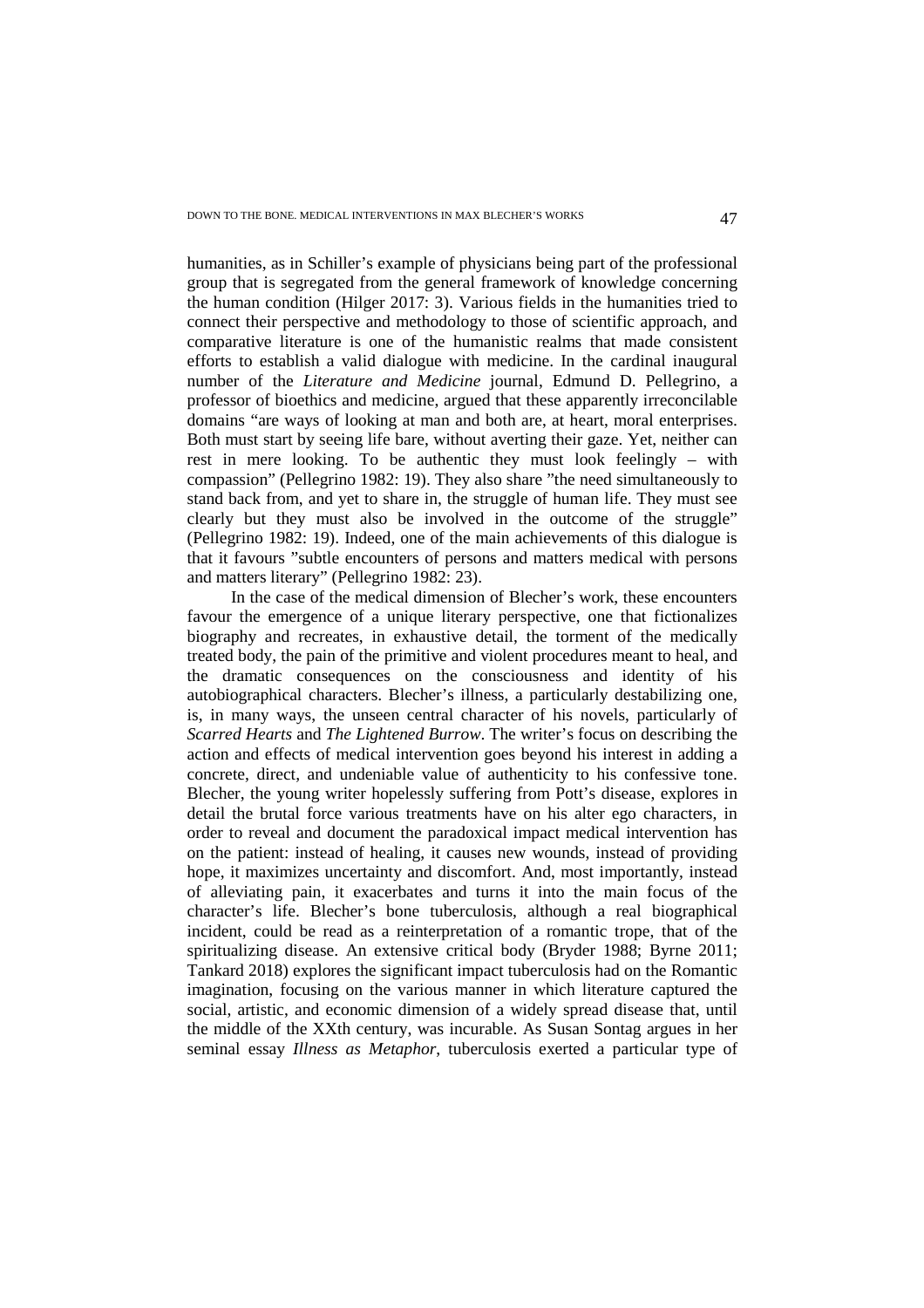fascination over the romantic age, one that had little, if anything to do with the actual misery of the disease (Sontag 1979: 30).

Indeed, Max Blecher refused to glorify his suffering, as he found it repulsive and unworthy of praise. In a letter to his friend, the writer Geo Bogza, he confessed: "All of last week it was impossible for me to write to you (I have been unwell, but I've set my mind to not writing to anyone details concerning my illness as I find it repulsive to describe and flaunt the filth as a 'martyr's window')" (Blecher 2017:  $694$ <sup>2</sup>.

Tuberculosis was a tremendously complex disease that greatly affected the patients quality of life, as medical professionals and authors describe in various scientific descriptions of the malady. Blecher started to feel ill shortly after his arrival in France, and it remains unclear if he enrolled in medical school in Rouen or Paris. According to his sister, Dora Wechsler Blecher, the actual beginnings of the disease might have been connected to an accident her brother suffered as an adolescent, during a football game when he was powerfully hit in the lumbar region by another player. "The diagnosis was wrong. It was a badly treated microbial infection, not tuberculosis, as doctors had said" (Dora Wechsler Blecher, in Blecher 2017: 964)<sup>3</sup>. The writer's biographer, Doris Mironescu, reiterates this hypothesis in his *Life of M. Blecher. Against Biography* (2018: 9). It seems that while in Techirghiol, the previous year, as he was seeking cure for his back pain, the writer expressed his conviction that he would have to be admitted into a sanatorium soon, as he was feeling unwell. Later, Emanuel, the protagonist of *Scarred Hearts*, would express the same feeling.

The course of Pott's disease can be misleading, and infection can precede the clinical manifestation of the disease by many years. Michel Martini, one of the most prominent authors who explored its history (Martini 1988: 3), noted that there was little scientific knowledge regarding it before 1882, when Robert Koch made the revolutionary discovery that tuberculosis was caused by a microorganism, the "Bacillus tuberculosis", as he called it. Despite the fact that Percival Pott described the disease in 1779, a century had passed before the etiology and pathological mechanism of the disease was understood. Even after Koch's breakthrough, treatment options were extremely limited, as surgery involved a high risk of spreading the pathogen and aggravating the patient's condition. Pott's disease starts in the lungs, with a lesion that may remain dormant for a long time, even from childhood to adolescence or adulthood. Moreover, as Michel Martini noted, in rare cases, the disease may be the result of an infection developed as a result of an external wound. Therefore, Dora Wechsler Blecher's opinion regarding her brother's illness may be valid, after all.

l

<sup>2</sup> My translation; all quotations from Blecher's correspondence are my translation, as well. 3 My translation.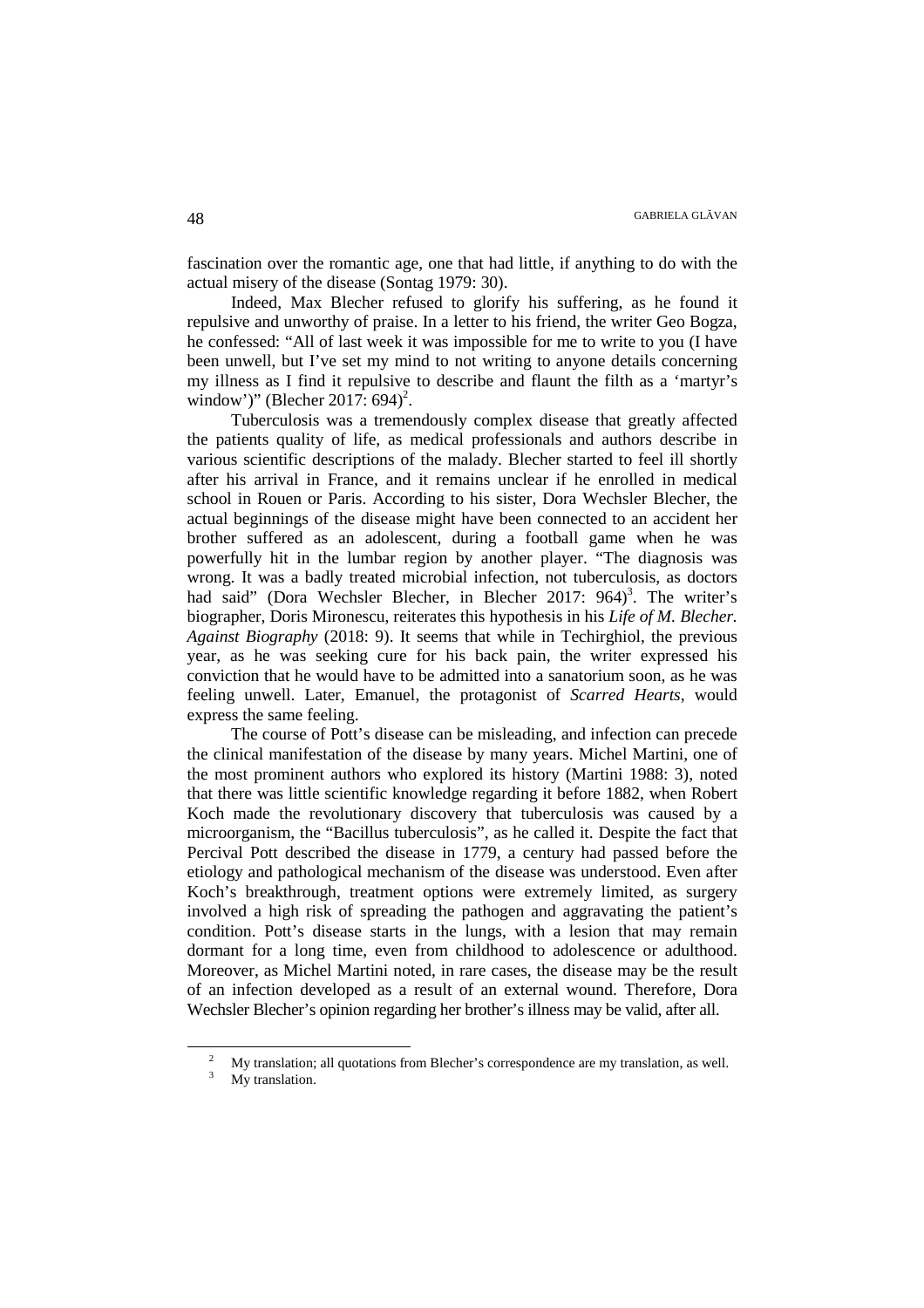Although sickness and notions pertaining to the pathological are widely present in Blecher's first novel, *Adventures in Immediate Irreality*, medical treatment and the experience of medical trauma become the focus of his sanatoria novels, *Scarred Hearts* and *The Lightened Burrow*, with the latter bearing the subtitle "Sanatorium Diary". *Scarred Hearts*, published at the end of December 1936, is his second novel, written under the spell of the critical acclaim of *Adventures…*, published earlier that year. An alter-ego of the author as well, the protagonist of *Scarred Hearts* (Blecher's initial title was *Țesut cicatrizat* [*Scar Tissue*]) is Emanuel, a Chemistry student in Paris, who discovers that he suffers from Pott's disease and, as a consequence, becomes a patient at the Berck sanatorium. The novel begins with Emanuel climbing "the dark staircase" and the air smelling "faintly of pharmaceutical products" (Blecher [1937] 2008: 1), predictably setting the atmosphere for an extensive account of the young man's experience with both disease and the medical discourse and practice meant to cure it. The first part of a projected trilogy, covering his experience at Berck-sur-Mer, Leysin, and Techirghiol, *Scarred Hearts* is the account of a brutal awakening to the reality of a disintegrating body. As he was lying naked on the X-ray table, Emanuel felt excluded from life, hidden "beneath the shelter of his coat" (Blecher [1937] 2008: 5), as he would later feel withdrawn behind the solid shell of his orthopaedic cast. The doctor explains Emanuel's medical situation in clear, razor-sharp terms "one of your vertebrae has been badly attacked…There is a piece of bone missing from it…[…] it has been eaten away…eaten away by microbes […] all wasted away…like a decaying tooth" (Blecher [1937] 2008: 5). The patient promptly thought "why hasn't my body collapsed yet […] since the very axis of its support is broken?" (Blecher [1937] 2008: 6). The episode regarding Emanuel's first consultation with the doctor who diagnosed him with Pott's disease is particularly relevant for this critical exploration, due to the obvious interplay of subject/object of medical investigation and the cardinal role of the "gaze" as instrument and intermediary of the medical act. In Michel Foucault's *The Birth of the Clinic*, the "medical gaze" (Foucault 2003: 9) is a cardinal factor connecting medical knowledge, discourse, and various power structures. Foucault stresses the idea of "the strange character of the medical gaze; it is caught up in an endless reciprocity. It is directed upon that which is visible in the disease – but on the basis of the patient, who hides this visible element even as he shows it; consequently, in order to know, he must recognize, while already being in possession of the knowledge that will lend support to his recognition" (Foucault 2003: 9). Inside the rich framework of  $18<sup>th</sup>$  century rationalism, which marked the emergence of modern epistemological structures greatly influencing scientific progress, Foucault is interested in the particular manners in which medical discourse and its main agents, medical doctors, revealed invisible, hidden pathological processes.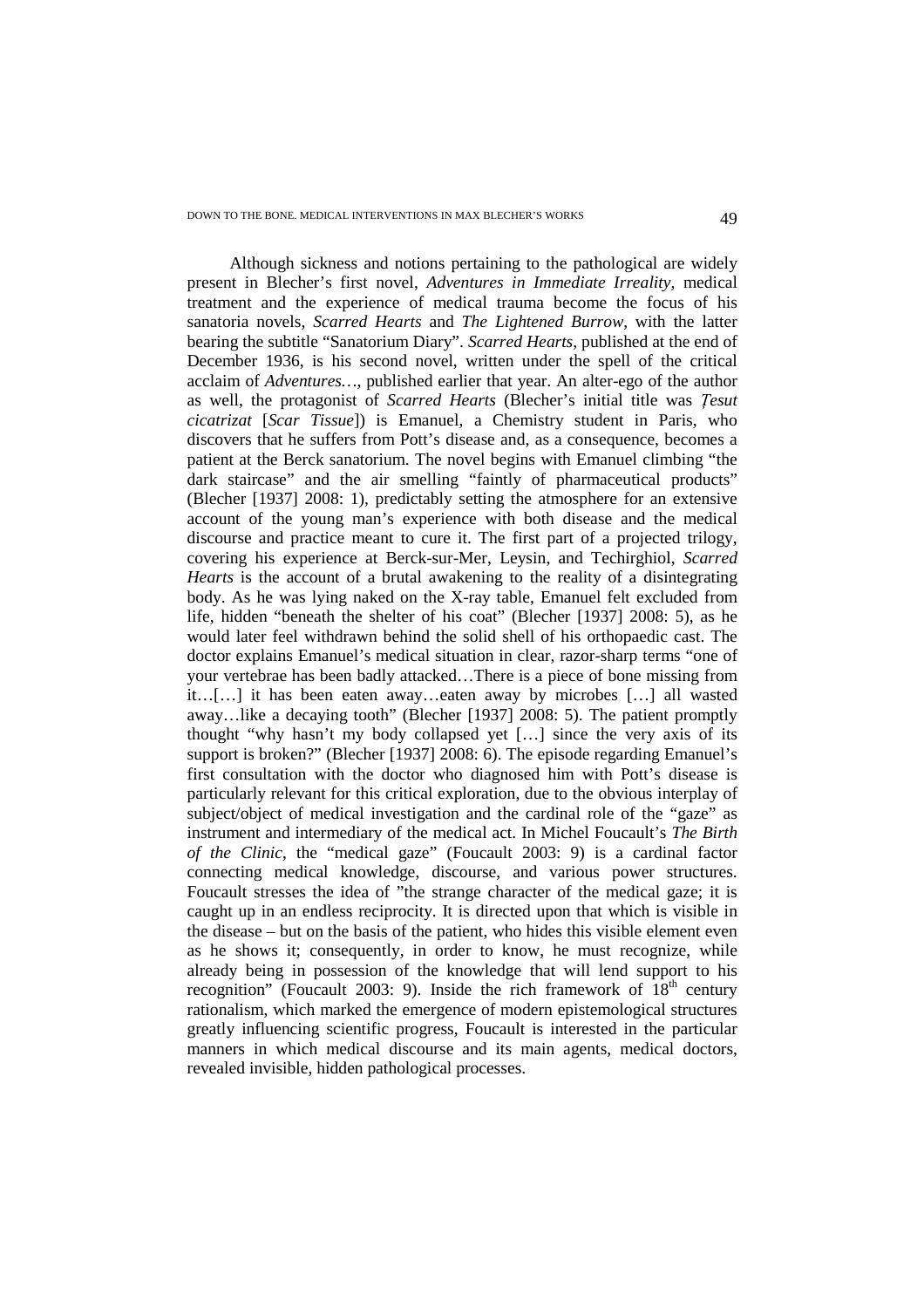Foucault's original notion, "regard", is closer in meaning to "perception" than to "gaze", which, however, is defined by steadiness, eagerness, and studious attention (according to the Merriam Webster dictionary<sup>4</sup>). In Blecher's autobiographical fictions, seeing and observing are acts performed by a split consciousness, one that simultaneously retraces biographical events and empowers the narrative voice to articulate them. Along with central metaphors such as the cavern, the burrow and the cave, transparency and clarity of vision "lighten", illuminate and make visible the secret, unseen processes that generate and sustain pathology. In Blecher's sanatoria novels, "irreality" derives from the imposed detachment from a frail, vulnerable body in pain.

Emanuel's justified anxiety that his body might crumble in the street and he would turn into "a heap of smoking ash" (Blecher [1937] 2008: 12) announces a long interval in which medical intervention would cut, penetrate, excavate, excise, extract, and encase smaller or larger parts of his body. At the beginning of this dramatic journey and later, as well, "the doctor calmed him with scientific and medical arguments" (Blecher [1937] 2008: 12). However, Emanuel was convinced that  $n$ , he, Emanuel himself, was no more than a mass of meat and bones, sustained only by the rigidity of a profile" (Blecher [1937] 2008:13). His identity had shrunk to an extent that he was merely a case, a diagnosis and the body that fit the characteristics of a disease. Emanuel's abscess constituted, nevertheless, a medical emergency, and had to be punctured. In Dr. Bertrand's office, the young man fearfully observes the preparations the doctor and his assistant make for the procedure. Instruments are aligned, substances are placed at hand, and the "metallic tinkling" (Blecher [1937] 2008: 18) of the recipients add to the patient's aguish. Iodine, an antiseptic and an anaesthetic form the basic yet unfamiliar triad of pharmaceuticals that start the procedure. Emanuel was desperately trying "to spot some instrument of torture, to make out the size of the needle" (Blecher [1937] 2008: 18), but seeing would soon be overpowered by feeling, as "he felt a heavy jab next to his hip, like someone punching him with all their might. It was a dull, undefined pain that weighed horribly on the pelvis. A claw clinging into flesh frozen by the anaesthetic, a torture both detached and extremely present" (Blecher [1937] 2008: 19). Medical intervention as torturous "exercise" in the immediate irreality (as Blecher intended to name his debut novel) becomes, in this first chapter of *Scarred Hearts*, the predicted strategy the writer involves in order to map a vast continent of alienation. Along with it, the setting of his character's strange and painful metamorphosis is a place of concrete, geographical seclusion, the maritime city of Berck-sur-Mer, built around a tuberculosis sanatorium. There, he would befriend other patients, have extreme sexual experiences and suffer, with the endurance of martyrdom, the unbearable burden of having his torso encased in plaster while at the same time witnessing his fellow sufferers' corporal decay or untimely demise. An enclave of disability and hopelessness, Berck is, for many Pott's disease patients, the last station before death.

 $\overline{a}$ 

<sup>4</sup> https://www.merriam-webster.com/dictionary/gaze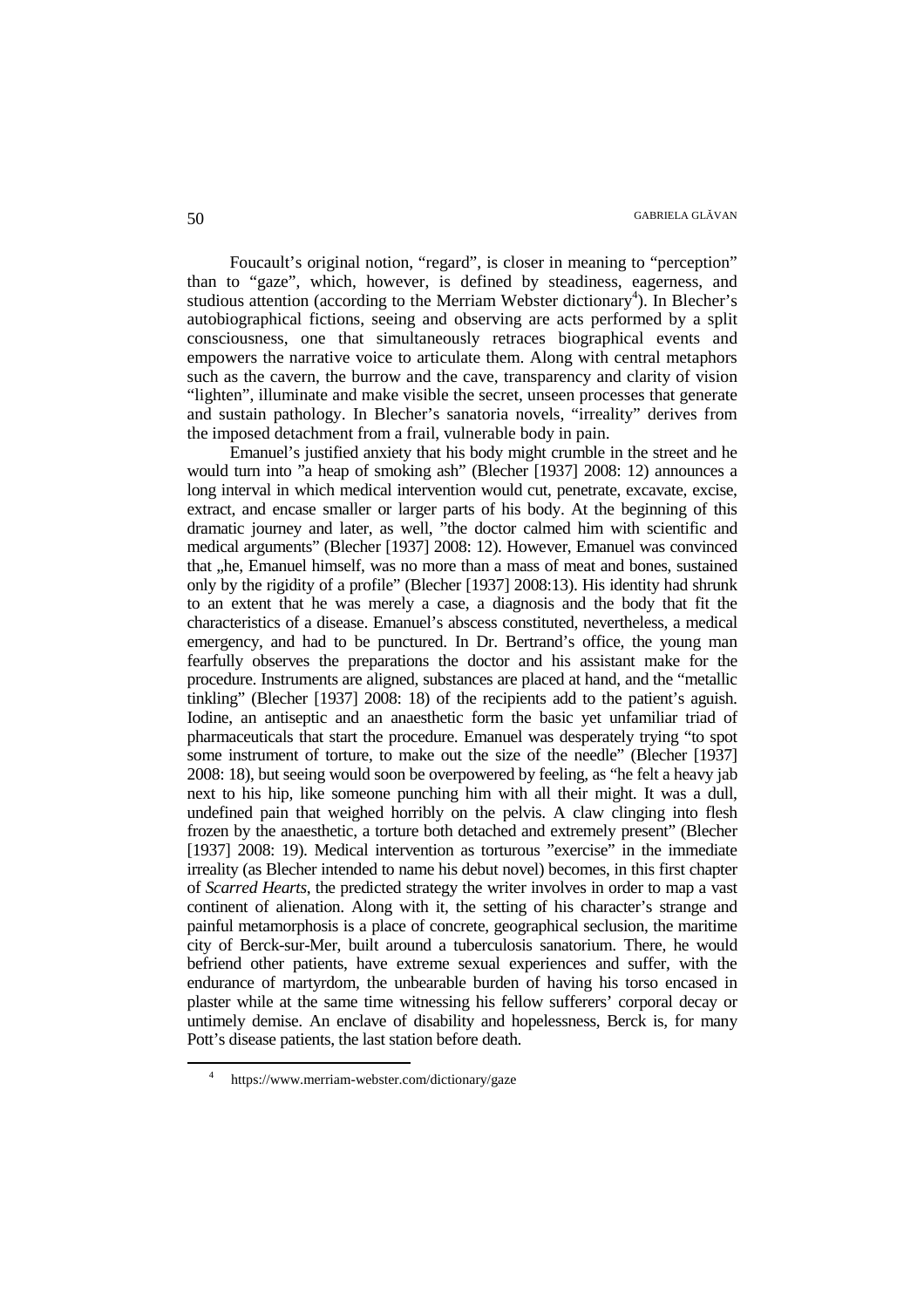Blecher's heterotopia (Foucault, in Faubion (ed.) 1998: 175; see also Mironescu 2017: XX) of the sanatorium is also a heterotopia of crisis, as Foucault further details upon various classes of spaces that have "the curious property of being connected to all the other emplacements, but in such a way that they suspend, neutralize or reverse the set of relations that are designated, reflected or represented [réfléchis] by them. Those spaces which are linked with all the others, and yet at variance somehow with all the other emplacements…." (Foucault, in Faubion (ed.) 1998: 175). In Blecher's fictions, disease marks a crisis that could only end in stagnation or death.

Upon his arrival in Berck, Emanuel would notice the strange, otherworldly atmosphere of that city of the sick, where almost all inhabitants carried on with their daily routine while lying on their backs, in special carriages adapted to their unusual needs. During his first days there, Emanuel would be subjected to the traumatizing procedure of being placed in a cast. The doctor's reassurance that "a cast is nothing to be afraid of" (Blecher [1937] 2008: 32) would prove misleading and wrong. To Emanuel, it was a confirmation that he, too, would share the fate of the man he saw after his arrival, who seemed to be lying in a "mobile coffin" (Blecher [1937] 2008: 28). When an attendant comes to dress him, the thinks "He's dressing me exactly like he would a corpse" (Blecher [1937] 2008: 36). With his torso in a cast, he feels that "the shell held him hermetically sealed, immobile, overpowered, crushed as if by a boulder. 'Farewell, Emanuel!' he tells himself. 'You've turned into a dead man'" (Blecher [1937] 2008: 72).

The procedure by which a Pott's disease patient received a cast was rather banal, the real torment would begin after the hard shell became solid and the skin underneath it became irritated. What began like a harmless process would soon turn into a painful, maddening experience, and, after a rather long interval in which the frustration of captivity reached its zenith, the patient would be liberated, with large portions of fragile skin once again ready to take on new challenges. Trapped inside his artificial shell, Emanuel could feel that "in places the plaster was heavy with water. Next to the ribs a neutral space emerged where his breathing could break free from time to time before quickly gluing itself again to the coldness. The electric light intensified his surroundings and increased his anguish at each and every object. Darkness was easier to bear" (Blecher [1937] 2008: 78).

The young man found comfort in the friendship of other patients, and tragic figures, such as Quintoce, made a strong impression on him. Sick since childhood, Quintoce was preparing for his twelfth operation. He would proudly show off the scars on his body, like a true professional patient, as he would bitterly declare, after confirming that he knew "by heart the geography of bone disease clinics" (Blecher [1937] 2008: 83). Soon after, he died in a catastrophic outburst of laughter, as the final stage of his disease often involved such uncontrollable, unexplained reactions.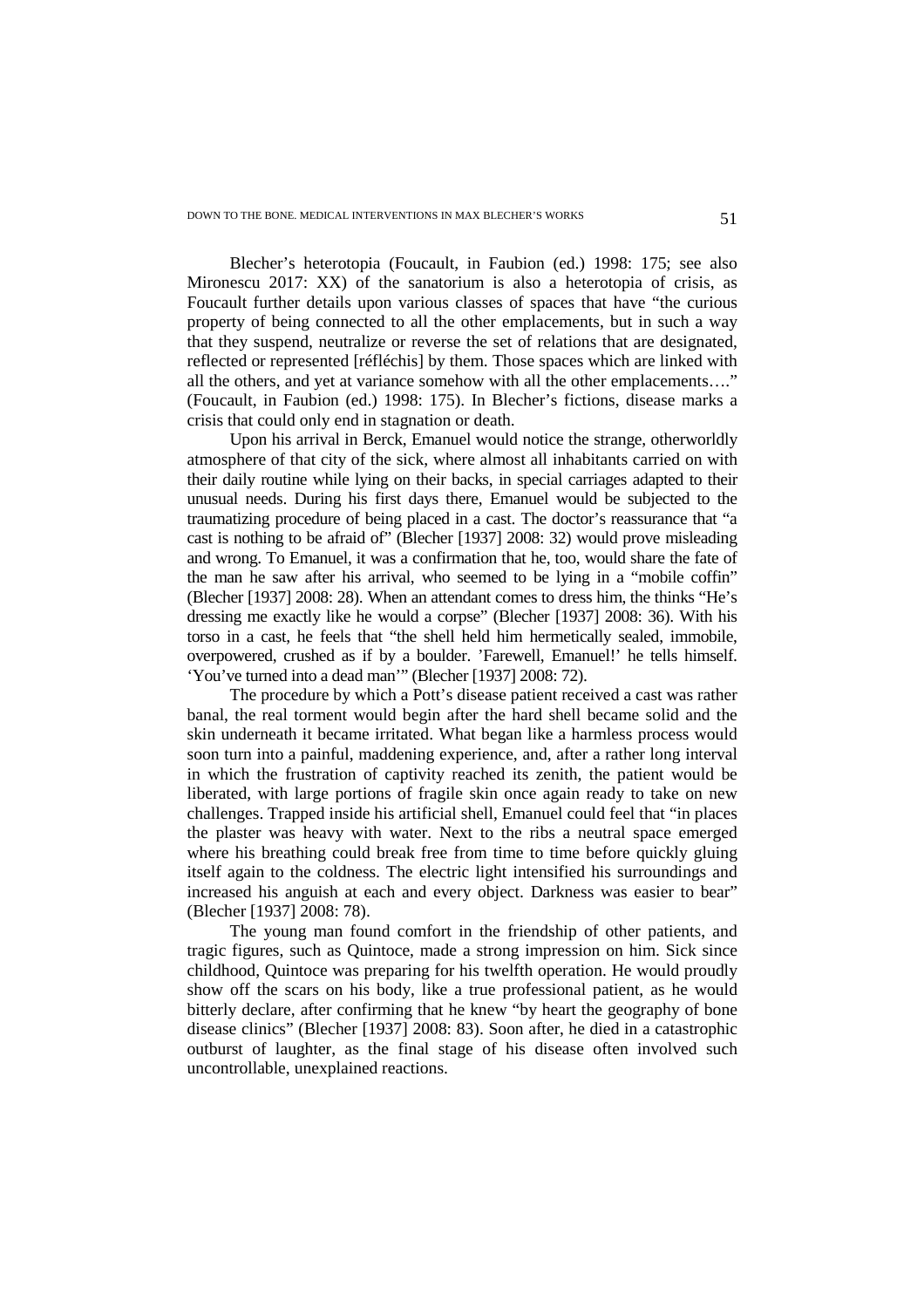From his initial X-ray examination to his dramatic stay in Berck, Emanuel's journey as a sick young man is clearly defined by Blecher's constant metaphor of the transparent body – "the most intimate, secret structure of his body was printed there in dark, funeral transparence" (Blecher [1937] 2008: 7); later, in the eerie light of a bedroom lamp, his face would gain a "translucent appearance" (Blecher [1937] 2008: 120). Open and available to the medical gaze, to the cold, rational light of scientific interpretation, the sick body of Blecher's protagonist would, however, remain mysterious and unreal. His love affair with Solange, his vivid, desperate dream of spring and revival, his regret for the massive wastage of life that disease generates, all remain unanswered existential questions of the young artist, the writer himself.

In his essential 1941 *History of Romanian Literature from its Origins to the Present*, George Călinescu considers Blecher's second novel thematically similar to Thomas Mann's *Magic Mountain*, a lesser version of a universal masterpiece. Several decades later, a new generation of critics revisited Romanian interwar modernism, placing Max Blecher and his experience of the unreal at the centre of a new version of the literary canon. More recently, a film adaptation of Scarred Hearts addresses the question of Blecher's political body<sup>5</sup>.

Blecher's final novel, written until the very last days of the writer's life, was published posthumously, in 1971. Despite the lesser extent of the critical attention it received, *The Lightened Burr*ow is Blecher's quintessential oeuvre. A lyrical elegy for the ailing, alienated, dying body, the novel, subtitled *Sanatorium Journal*, is, indeed, a hallucinatory account of the severely ill man's journey through various sanatoria (Blecher's Berck-sur-Mer, in France, Leysin, in Switzerland, and Techirghiol, in Romania). Witness to his own body's irreversible degradation, the protagonist is, once again, an auto-fictional projection of the writer himself, seeking relief and refuge in the face of tremendous affliction. The real protagonist is, in fact, the body in pain, open, dissected, disinfected, belonging more to the medical personnel and the medical institution than to the patient himself. "Everything I write once was real life" (Blecher [1938] 2017: 321)<sup>6</sup> the confessive narrative of the *Lightened Burrow* states, as the novel begins. The sanatorium becomes the definitive "sickly space" of Blecher's fiction, dramatically overshadowing the periphery of his childhood native town, where he would experience his first encounters with the unreal. Here, the sounds of unbearable pain would often pierce through the heavily smelling air impregnated with the acute persistence of disinfectants, anaesthetic, and various other substances of medical use. The protagonist's own pain rivals that of his

l

<sup>5</sup> Radu Jude's 2016 film *Scarred Hearts*; Jude involves the issue of Blecher's political body and implicitly reopens the question of the writer's Jewishness in the context of Romania's history of the 1930s, when The Iron Guard, an extreme right fascist organization, gained influence and later seized power.

<sup>6</sup> Blecher's novel hasn't been translated into Romanian, therefore all translations are mine.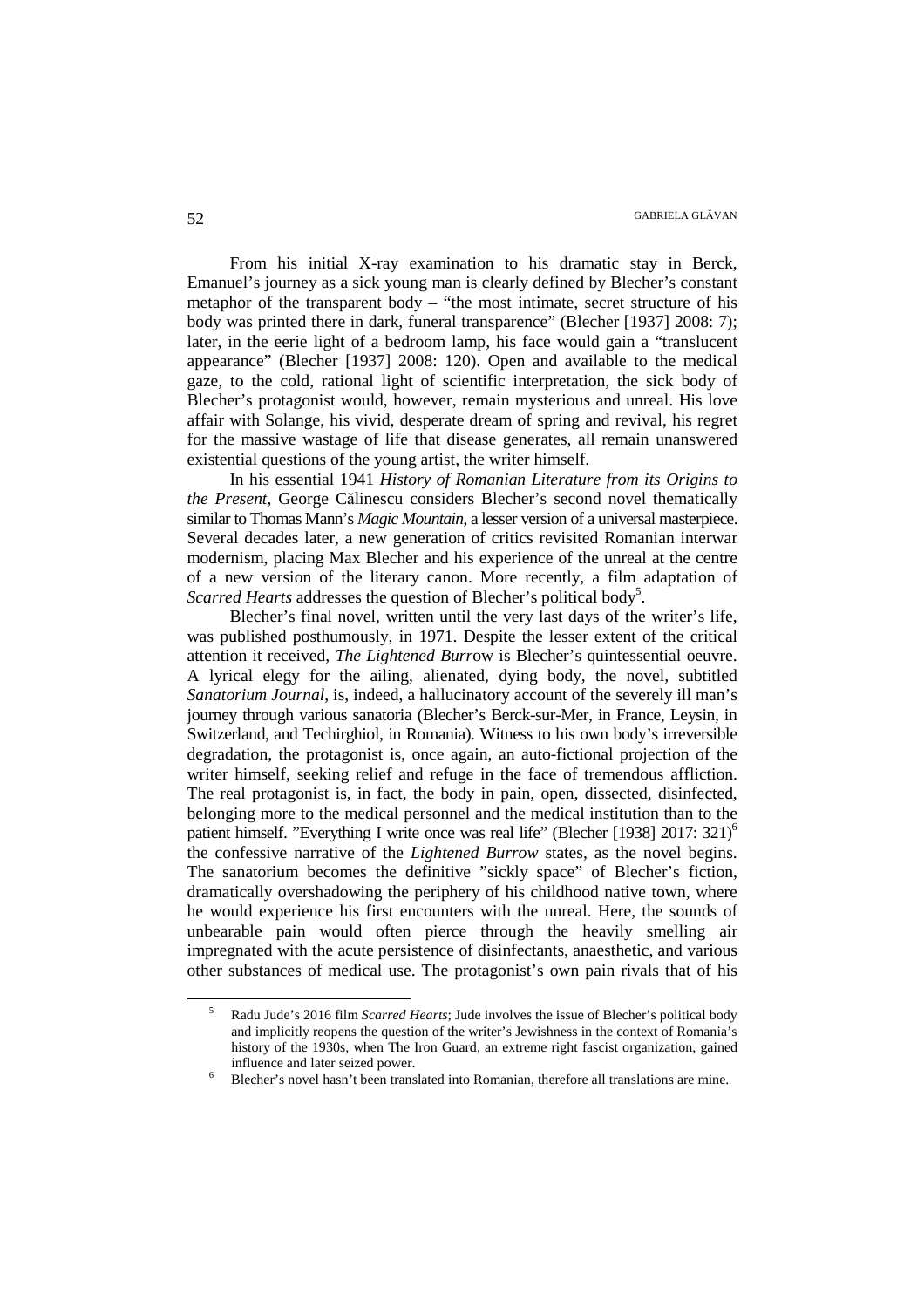fellows', as medical intervention is presented as brutal incision and exposure of raw flesh. Another young man would endure maddening pain, as pure aether would be poured onto his testicles, and he would be screaming, "rattling and crying savagely [...] as if it seemed that at the end of the scream he would expire forever" (Blecher [1938] 2017: 365). His own interventions were no less savage, and, with the declared intention of leaving the wound open to fresh air, the protagonist would expose the physical mark of his suffering, making it visible: "It was towards the end of summer and, in order that the wound wouldn't become infected during those still extremely hot days, they left it completely open, meaning they did not sew it at the margins, so that it was open to the bottom of the muscles, like a splendificent piece of red bleeding butchery meat" (Blecher [1938] 2017: 395). Anaesthetic sleep, induced by chloroform, favours suicidal fantasies and the protagonist hopes that the rapid inhalation of the gas may cause respiratory failure. A place of no escape, the body continues to keep him captive, torture him and undermine his every hope that, in nightmares or in visions, he may free himself from the dreadful "burrow" of flesh and blood. A stoic exercise would give him the illusion that pain could be conquered and mastered on the long run. While other patients needed general anaesthesia in order to be bandaged, he managed to endure the overwhelming amount of pain triggered by the procedure, "without a scream, or at least a groan" (Blecher [1938] 2017: 395). Complications were common, as the body would often give in, under the immense pressure of disease, medical procedures and open wounds. The protagonist confirmed the gravity of such misfortunes: "It is incredible how painful the slackening of a long-ankylosed joint can be, constantly kept motionless, without the slightest movement, with muscles atrophied to an extreme. I was, therefore, in this situation, with cramps, alcohol in my thigh and an extension hanging off my leg" (Blecher [1938] 2017: 403). Once again, puncturing pus deposits in the thigh proved impossibly painful, even more so as the procedure could not be done under anaesthesia. "A thick needle, the size of a small pipe" (Blecher [1938] 2017: 398) was used to extract the collected pus, and also to introduce an alcohol-based antiseptic in the same place in order to prevent infection.

The medical alienation of the body has, as a direct consequence, a consolidated relation with the oneiric and the unreal. The narrative of *The Lightened Burrow* facilitates the blurring of the border between imagination and the real. In Blecher's final writing, medical action is a solid passage to the interior territory he was keen on mapping since his beginnings as a writer.

Although his private correspondence is a valuable resource for documenting Blecher's experience with medical intervention, it is his two major novels, *Scarred Hearts* and *The Lightened Burrow*, that fundamentally explore the issue, turning it into one of the writer's most relevant trademarks.